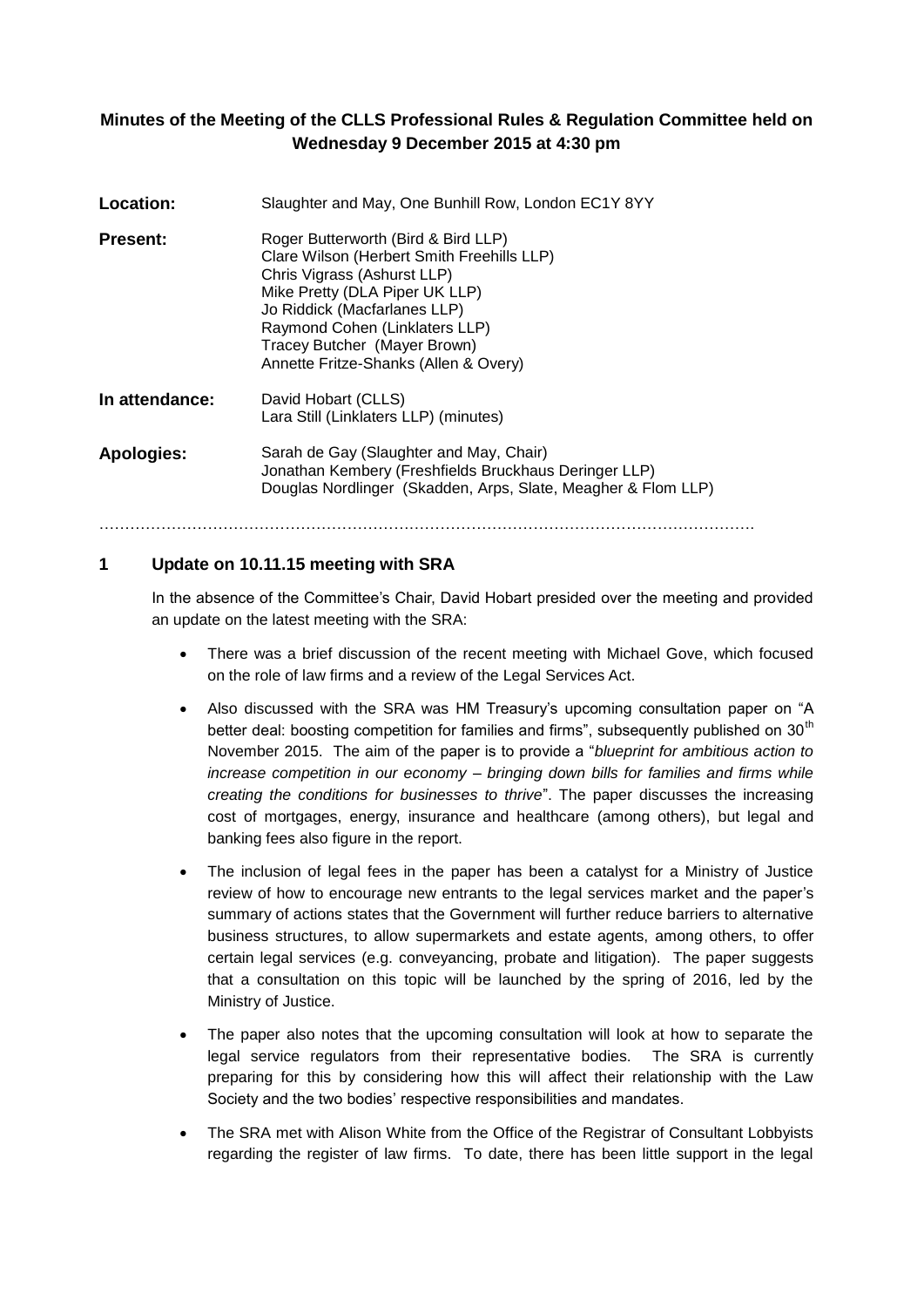community for the suggestion that more law firms should be registered. The Committee's view is that very few law firms fall under the definition of "lobbyist".

- The SRA's tone of voice project is going ahead the language used in SRA letters is set to change in line with a move towards a "plain English" writing style.
- The SRA noted that Nick Eastwell is due to leave in 2016 and that it is uncertain whether he will be replaced. The Committee voiced support for finding a replacement, noting that Mr. Eastwell has been a helpful contact and advocate.
- The SRA discussed their "A Question of Trust Campaign" see Item 5, below, for more details on this topic.
- There was a discussion regarding legal training providers and a consultation on whether there should be changes to the timing and structure of examinations.
- The SRA reported that the changes to their rules on consumer credit had been approved by the FCA. Included in the approved rules are measures to allow solicitors to carry out certain consumer credit activities under the SRA's authorisation where those activities are central to the legal services provided.
- The SRA discussed its Innovate project, which aims to assist legal services advisors who want to develop their businesses as well as potential new entrants to the legal services sector. The SRA published a report on *Innovation and growth in legal services* in November 2015.
- The SRA's AML report has been delayed and they have indicated that it is likely to be released early in 2016.

### **2 Update on 26.11.15 meeting with Law Society**

David Hobart provided an update on the latest meeting with the Law Society. The discussion focussed on the work being done following publication of the "Preserving Professionalism" report, which was discussed at the last SRA/CLLS Symposium in October 2015. It was noted that the SRA has indicated that they would like the CLLS to be involved in that work. Among the issues addressed in the report were:

- the increased pressure on firms by clients, in particular with respect to engagement terms. The Committee queried however, whether this pressure is a matter of regulatory concern and suggested that it may more of a contractual issue. The report notes that 25% of law firms reported that they do push back on client relationship terms that contain clauses that are viewed as unacceptable. There was a discussion of what might be done to encourage a dialogue with the Law Society/SRA regarding engagement terms.
- One member of the Committee raised the issue of "issue" conflicts or conflicts of principle, which is addressed in the report. Although no specific measures are recommended in the report, the Committee member suggested that there may be a need for further training to remind people of their obligations to clients. It is expected that the Law Society may provide more ethics guidance/training in response to publication of the report.
- There was a discussion of non-conflicts related risk taken by law firms and the view by some at the Law Society meeting that the fall out from risk taking could, in theory, lead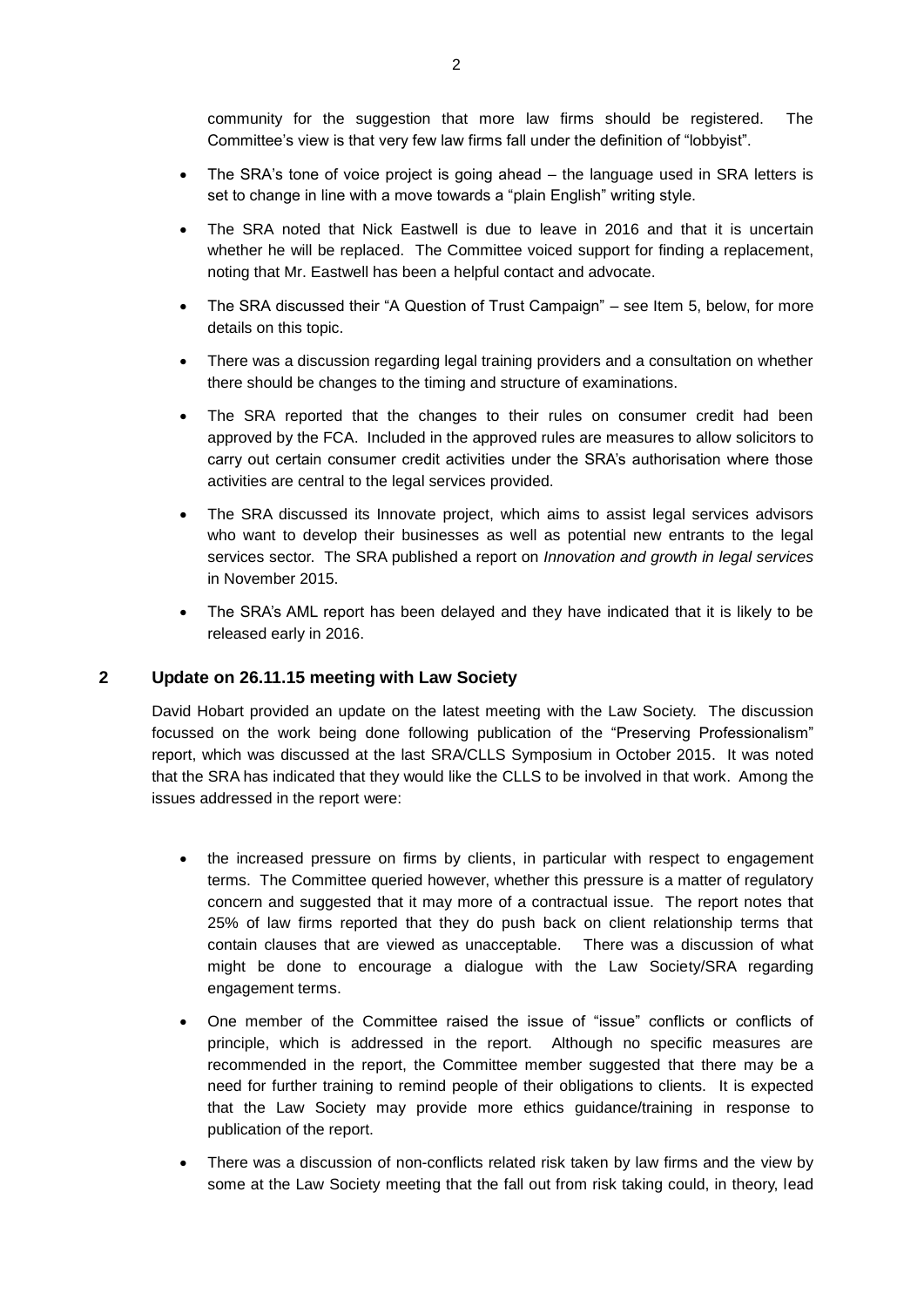to the downfall of a large City firm if left unchecked. One Committee member noted that the SRA had prepared a categorisation of law firms from high to low impact in the event of such a downfall.

The Law Society also discussed the Apprenticeship Levy, details of which were clarified in the autumn statement by HM Treasury. The levy will be used to fund 3 million new apprenticeships through 2020 and will come into effect in April 2017. It will apply to all firms with more than 250 employees at a rate of 0.5% of an employer's pay bill. A £15,000 allowance for employers will mean that the levy will only be paid on employers' pay bills over £3 million. The cost of apprenticeships at a firm can be offset. David Hobart noted that traineeships at law firms are not considered to be apprenticeships but that firms may have non-legal apprenticeships that could be offset.

Raymond Cohen noted that the Law Society has been working to update its practice note on what constitutes the client file, following his discussions with the Law Society on behalf of the Committee regarding inconsistencies between the existing Law Society practice note and current case law. The Law Society has now added a "health warning" to their existing practice note pending an update. The Committee supported a call for further review of what the current law says, particularly as it relates to electronic files. Raymond Cohen agreed to get in touch with the Law Society to follow up on their progress.

Finally, the Law Society noted that they had agreed and published a new strategy. David Hobart pointed out that the strategy does not address how the Law Society envisions working with the SRA going forward.

## **3 Outcome of/feedback on 10.11.15 "Preserving Professionalism" Symposium**

Please see item 2, above.

#### **4 Lawyers' levy, an update**

David Hobart reported on the CLLS round table discussion with the Rt. Hon Michael Gove, held on 26 October 2015, where the issue of a levy on solicitors to fund legal aid was discussed and debated. Mr. Gove stressed the importance to the judicial system of a high quality criminal bar. In Mr. Gove's view, solicitors have benefitted significantly from the reputation of the English judicial system and it is right that they should give back to help fund legal aid to ensure the quality of the criminal bar. Some representatives of City firms challenged Mr. Gove's assumptions regarding the root of City firms' success. It remains unclear how the levy might be implemented and whether a distinction would (or could) be made between solicitors and barristers when defining who would be caught be the levy. Although Mr. Gove stated that a levy is still in the running, there was no mention of the levy in the Autumn Treasury Statement, which suggests that plans for a levy are on hold.

## **5 "A question of trust", SRA consultation paper**

In September 2015, the SRA launched 'A question of trust' campaign "to give everyone a chance to have their say about action taken against those solicitors who fall short of the expected standards", which will run through January 2016. The SRA has published a consultation paper in connection with the campaign, as well as a "professional standards survey" that is open to all and asks how ethical dilemmas should be categorised, with a range of six choices from "no concern" (no SRA action) to "the most serious matters" (permanent loss of one's ability to act as a solicitor).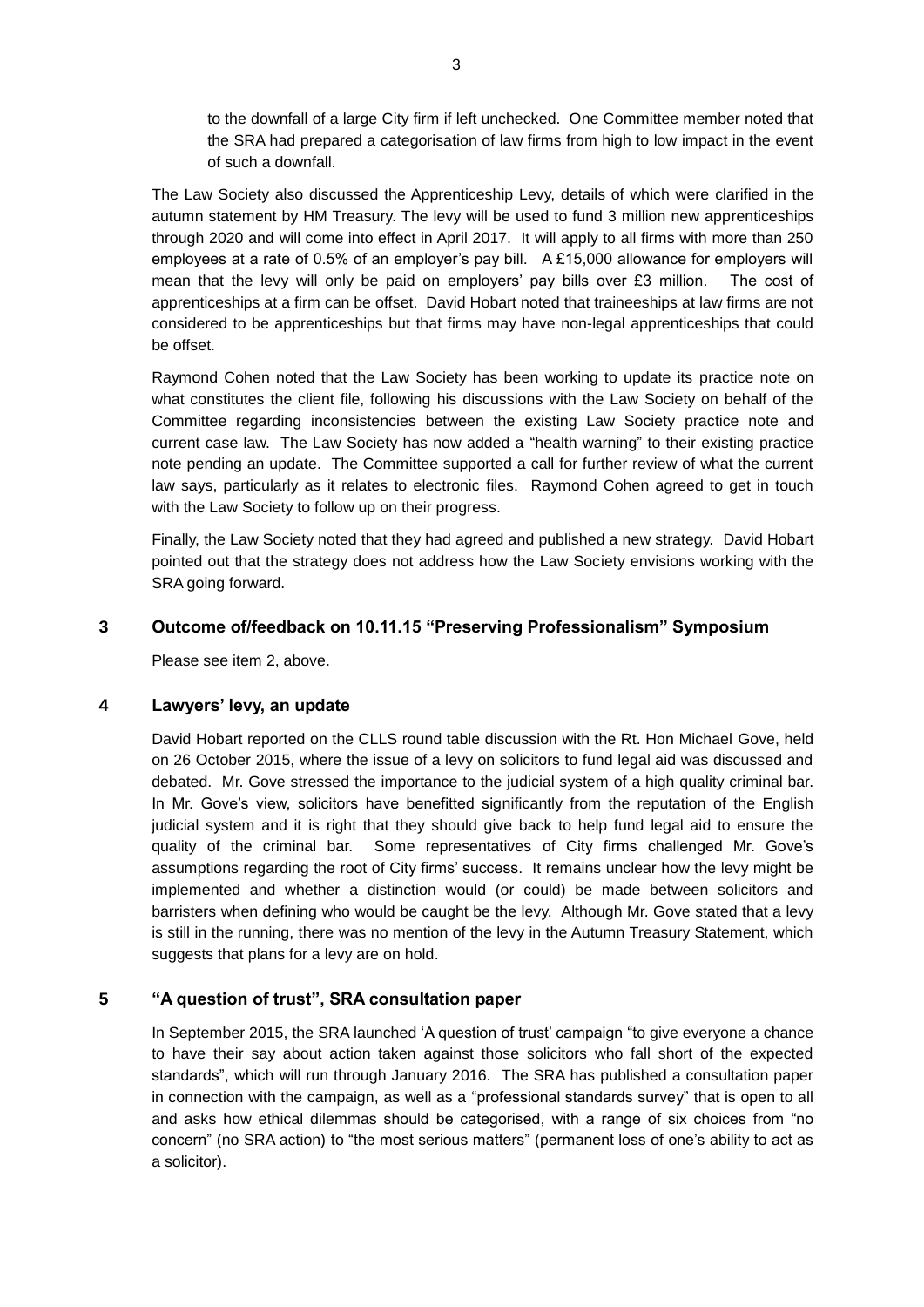The SRA's aim is to finalise a schedule of disciplinary responses to the behavioural issues raised in the consultation paper, in accordance with the severity, to inform SRA action in response (if any); clarify what form of investigation might take place and who would be responsible for it; and determine the consequences if there is a finding of wrongdoing. Raymond Cohen noted that the SRA's suggested approach gives special prominence to the rule of law when considering solicitor behaviour.

Raymond Cohen noted that a working group of the Committee made up of himself, Mike Pretty, Annette Fritze-Shanks and Clare Wilson are looking at the SRA's draft with a view to providing a response to the consultation on behalf of the CLLS.

In the view of the working group, the main issue with the current draft of the SRA's proposal is that many of the ethical and behavioural issues addressed are somewhat disconnected from the types of issues faced by City firms. The working group is putting together a response, which will include examples of some suggested ethical issues that are more regularly faced by City firms. The Committee agreed that there is a need to ensure consistency and proportionality in the approach to be taken by the SRA.

## **6 SRA's "Looking to the future" press release, 26 November 2015**

The SRA announced plans in November to further simplify their overall approach to regulation, including streamlining the Solicitor's Handbook. It is expected that the SRA will publish a consultation paper on changes to the Handbook in the spring of 2016. Several Committee members attended a preliminary meeting with the SRA on this topic, and some noted that they had also spoken with external consultants hired by the SRA to advise on the planned changed. The Committee agreed that it would be preferable to have additional input into the SRA's positioning prior to the publication of the consultation paper. Crispin Passmore, the SRA's Executive Director for Policy, had already asked Sarah de Gay to put together a working group for these purposes. The working group would comprise of Raymond Cohen, Clare Wilson and Jo Riddick, in addition to Sarah de Gay. That group would regularly report back to all members of the main PRRC Committee and involve all CLLS member firms if/when appropriate.

## **7 HMRC consultation "Tackling offshore tax evasion: a new corporate criminal offence of failure to prevent the facilitation of evasion"**

Following the discussion at the September Committee meeting of HMRC proposals to tackle offshore tax evasion, Annette Fritze-Shanks provided a brief update to the Committee and noted that there have been no significant developments since September and that new legislation is not expected in the short term. It is expected that the HMRC will provide more clarity on their proposals early in 2016.

Jo Riddick also noted that HMRC has indicated that it will seek to use its data gathering powers under the Finance Act 2011 to gather factual, non-public client data (e.g. ultimate beneficial owner information) from law firms who have gathered such data in connection with anti-money laundering checks, with a view to tackling offshore tax evasion. She noted that HMRC has not provided specific information on how this might work. The Committee agreed that more information is needed and voiced concern that any measures to gather confidential client data may negatively impact clients' perception of English law firms as an attractive option compared to other jurisdictions.

The Law Society Tax Committee responded to the HMRC consultation paper in October 2015. In their response, the Law Society notes that "there is a clear distinction to be drawn between those [tax] arrangements which can be said to be abusive, and those which fall short of that but